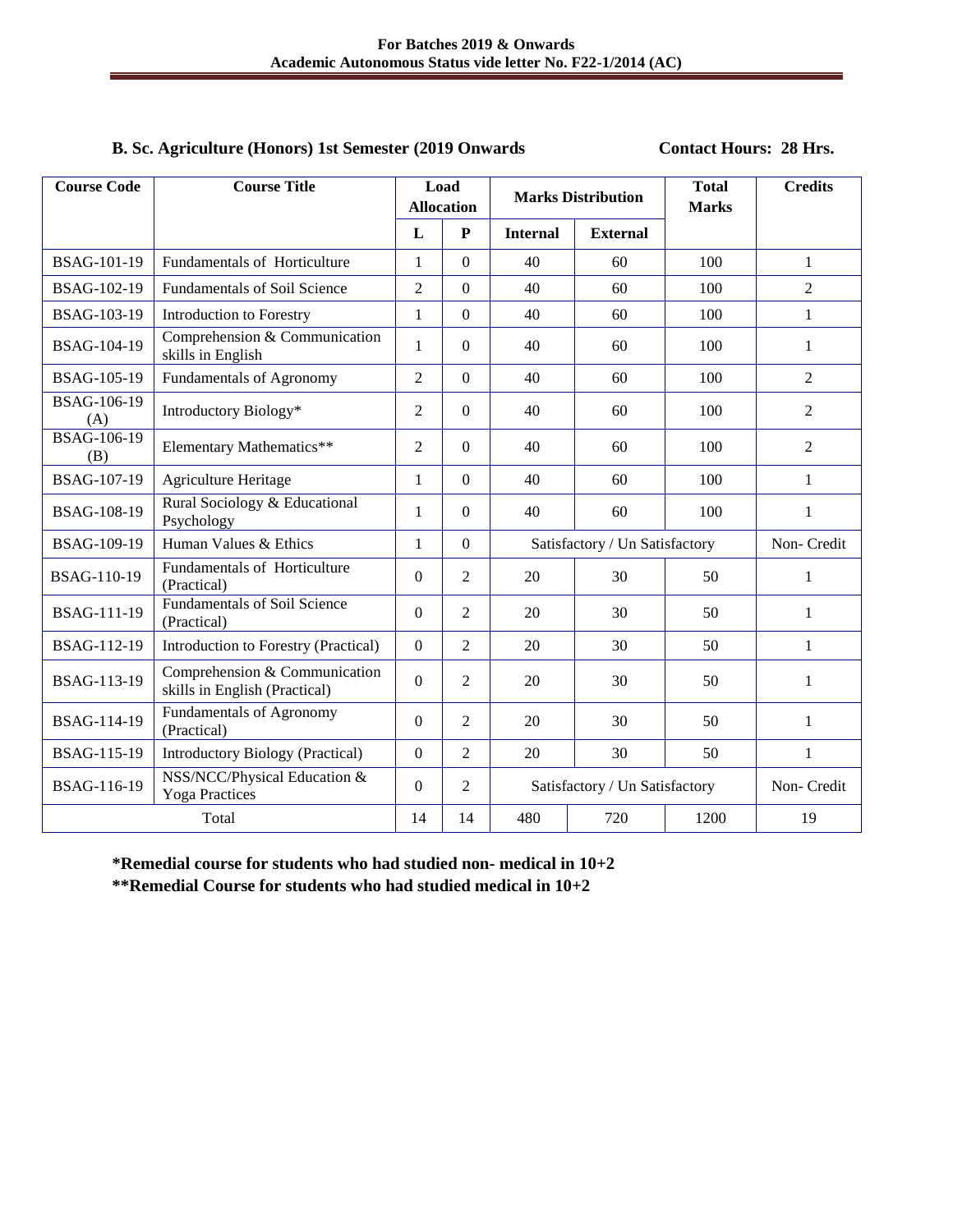# B. Sc. Agriculture (Honors) 2nd Semester (2019 Onwards) Contact Hours: 24 Hrs.

|                    |                                               | Load              |                  | <b>Marks Distribution</b> |                 | <b>Total</b> | <b>Credits</b> |
|--------------------|-----------------------------------------------|-------------------|------------------|---------------------------|-----------------|--------------|----------------|
|                    |                                               | <b>Allocation</b> |                  |                           |                 |              |                |
|                    |                                               |                   |                  |                           |                 |              |                |
| <b>Course Code</b> | <b>Course Title</b>                           | L                 | $\mathbf{P}$     | <b>Internal</b>           | <b>External</b> |              |                |
| BSAG-201-19        | <b>Fundamentals of Genetics</b>               | $\overline{2}$    | $\Omega$         | 40                        | 60              | 100          | $\overline{2}$ |
| <b>BSAG-202-19</b> | <b>Agricultural Microbiology</b>              | $\mathbf{1}$      | $\Omega$         | 40                        | 60              | 100          | $\mathbf{1}$   |
| <b>BSAG-203-19</b> | Soil and Water Conservation Engineering       | 1                 | $\Omega$         | 40                        | 60              | 100          | 1              |
| <b>BSAG-204-19</b> | <b>Fundamentals of Crop Physiology</b>        | $\mathbf{1}$      | $\overline{0}$   | 40                        | 60              | 100          | $\mathbf{1}$   |
| <b>BSAG-205-19</b> | <b>Fundamentals of Agricultural Economics</b> | $\overline{2}$    | $\boldsymbol{0}$ | 40                        | 60              | 100          | $\overline{2}$ |
| <b>BSAG-206-19</b> | <b>Fundamentals of Plant Pathology</b>        | 3                 | $\overline{0}$   | 40                        | 60              | 100          | 3              |
| <b>BSAG-207-19</b> | <b>Fundamentals of Entomology</b>             | 3                 | $\overline{0}$   | 40                        | 60              | 100          | $\overline{3}$ |
|                    | <b>Fundamentals of Agricultural Extension</b> | $\overline{c}$    | $\Omega$         | 40                        | 60              | 100          | $\mathfrak{D}$ |
| <b>BSAG-208-19</b> | Education                                     |                   |                  |                           |                 |              |                |
|                    | <b>Communication Skills and Personality</b>   | $\mathbf{1}$      | $\Omega$         | 40                        | 60              | 100          | $\mathbf{1}$   |
| <b>BSAG-209-19</b> | Development                                   |                   |                  |                           |                 |              |                |
| <b>BSAG-210-19</b> | <b>Fundamentals of Genetics (Practical)</b>   | $\Omega$          | $\overline{2}$   | 20                        | 30              | 50           | 1              |
| <b>BSAG-211-19</b> | Agricultural Microbiology (Practical)         | $\overline{0}$    | $\overline{2}$   | 20                        | 30              | 50           | $\mathbf{1}$   |
|                    | Soil and Water Conservation Engineering       | $\boldsymbol{0}$  | $\overline{2}$   | 20                        | 30              | 50           | 1              |
| BSAG-212-19        | (Practical)                                   |                   |                  |                           |                 |              |                |
|                    | <b>Fundamentals of Crop Physiology</b>        | $\theta$          | $\overline{2}$   | 20                        | 30              | 50           | $\mathbf{1}$   |
| <b>BSAG-213-19</b> | (Practical)                                   |                   |                  |                           |                 |              |                |
|                    | <b>Fundamentals of Plant Pathology</b>        |                   |                  |                           |                 |              |                |
| <b>BSAG-214-19</b> | (Practical)                                   | $\overline{0}$    | $\overline{2}$   | 20                        | 30              | 50           | $\mathbf{1}$   |
| <b>BSAG-215-19</b> | <b>Fundamentals of Entomology (Practical)</b> | $\mathbf{0}$      | $\overline{2}$   | 20                        | 30              | 50           | $\mathbf{1}$   |
|                    | Fundamentals of Agricultural Extension        | $\Omega$          | $\overline{2}$   | 20                        | 30              | 50           | 1              |
| <b>BSAG-216-19</b> | <b>Education (Practical)</b>                  |                   |                  |                           |                 |              |                |
|                    | <b>Communication Skills and Personality</b>   | $\overline{0}$    | $\overline{2}$   | 20                        | 30              | 50           | $\mathbf{1}$   |
| <b>BSAG-217-19</b> | <b>Development (Practical)</b>                |                   |                  |                           |                 |              |                |
|                    | Total                                         | 16                | 16               |                           |                 |              | 24             |

**\*Remedial course for students who had studied non- medical in 10+2,** 

**\*\*Remedial Course for students who had studied medical in 10+2**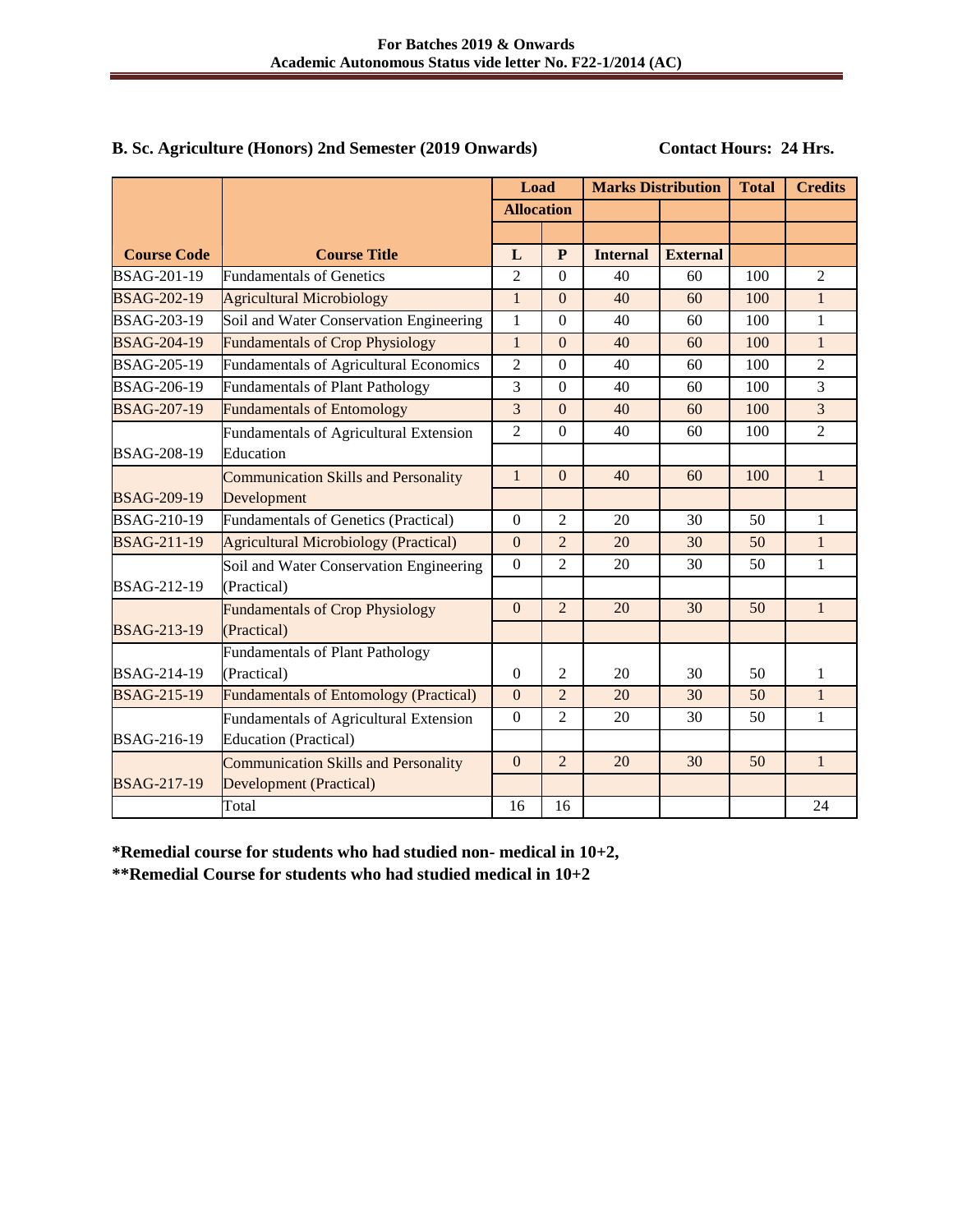#### **BSAG-101-19 Fundamentals of Horticulture**

|  | LTP |
|--|-----|
|  | 100 |

**Internal Marks: 40 External Marks: 60 Total Marks: 100** 

Horticulture - Its definition and branches, importance and scope; horticultural and botanical classification; climate and soil for horticultural crops; Plant propagation-methods and propagating structures; Seed dormancy, Seed germination, principles of orchard establishment; Principles and methods of training and pruning, juvenility and flower bud differentiation; unfruitfulness; pollination, pollinizers and pollinators; fertilization and parthenocarpy; medicinal and aromatic plants; importance of plant bio-regulators in horticulture. Irrigation – methods, Fertilizer application in horticultural crops.

#### **BSAG-102-19 Fundamentals of Soil Science**

|                         | <b>LTP</b> |
|-------------------------|------------|
|                         | 200        |
| nal Marks: 40           |            |
| $\mathbf{1} \mathbf{1}$ |            |

**Intern External Marks: 60 Total Marks: 100** 

Soil as a medium of growth, Pedological and edaphological concepts of soil; Soil genesis: soil forming rocks and minerals; weathering, processes and factors of soil formation; Soil Profile, components of soil; Soil physical properties: soil-texture, structure, density and porosity, soil colour, consistence and plasticity; Elementary knowledge of soil taxonomy, classification, soils of India; Soil water retention, movement and availability; Soil air, composition, gaseous exchange, problem and plant growth, Soil temperature: source, amount and flow of heat in soil; effect on plant growth, Soil reaction-pH, soil acidity and alkalinity, buffering, effect of pH on nutrient availability; soil colloids- inorganic and organic; silicate clays: constitution and properties; sources of charge; ion exchange, cation exchange capacity, base saturation; soil organic matter: composition, properties and its influence on soil properties; humic substances - nature and properties; soil organisms: macro and micro organisms, their beneficial and harmful effects; Soil pollution - behaviour of pesticides and inorganic contaminants, prevention and mitigation of soil pollution.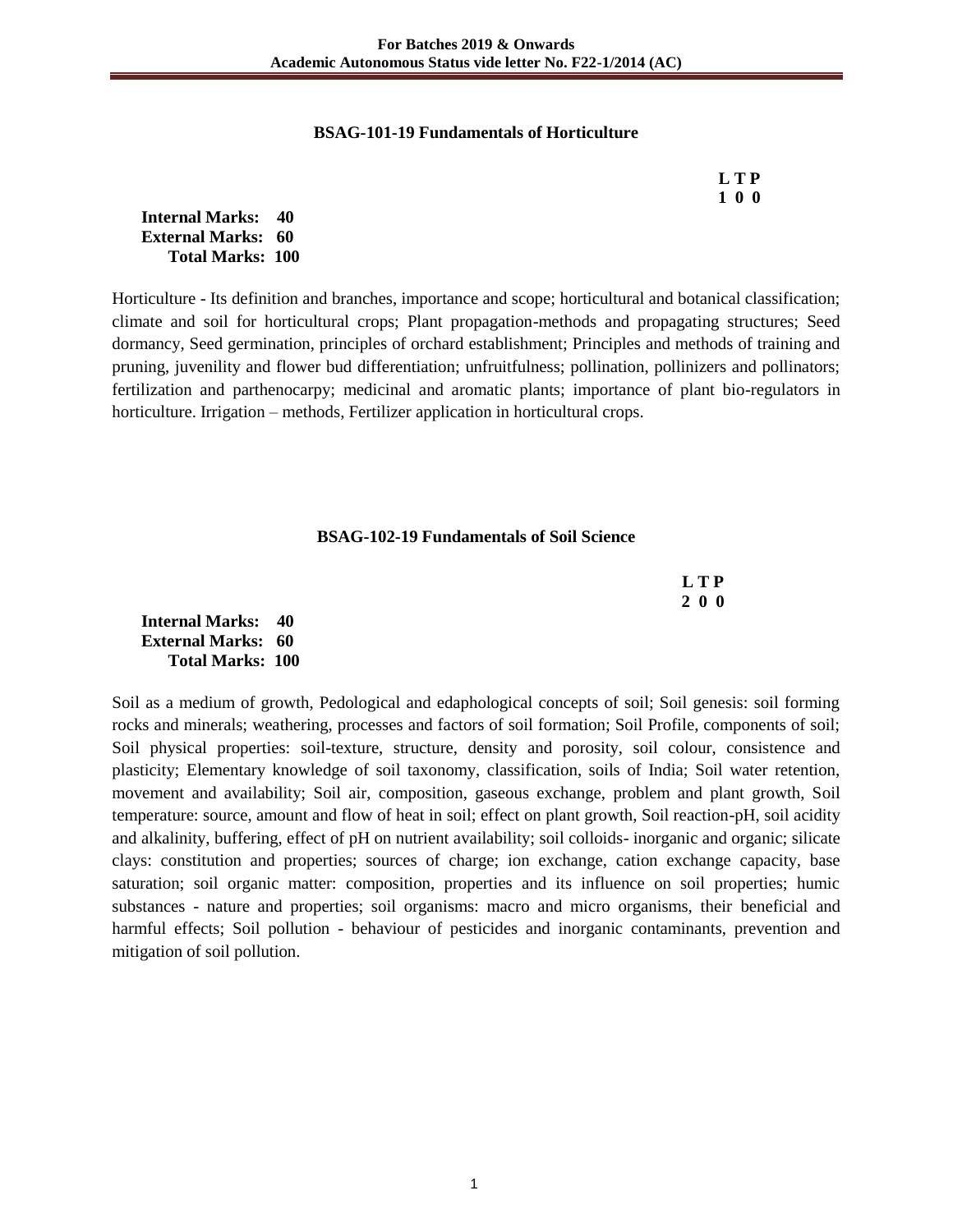#### **BSAG-103-19 Introduction to Forestry**

 **L T P 1 0 0**

**Internal Marks: 40 External Marks: 60 Total Marks: 100** 

Introduction – definitions of basic terms related to forestry, objectives of silviculture, forest classification, salient features of Indian Forest Policies. Forest regeneration, Natural regeneration -natural regeneration from seed and vegetative parts, coppicing, pollarding, root suckers; Artificial regeneration – objectives, choice between natural and artificial regeneration, essential preliminary considerations. Crown classification. Tending operations – weeding, cleaning, thinning – mechanical, ordinary, crown and advance thinning. Forest mensuration – objectives, diameter measurement, instruments used in diameter measurement; measurement of volume of felled and standing trees, age determination of trees. Agro forestry – definitions, importance, criteria of selection of trees in agro forestry, different agro forestry systems prevalent in the country, shifting cultivation, taungya, alley cropping, wind breaks and shelter belts, home gardens. Cultivation practices of two important fast growing tree species of the region. Rejuvenation of forest trees.

#### **BSAG-104-19 Comprehension and Communication Skills in English**

 **L T P 1 0 0**

**Internal Marks: 40 External Marks: 60 Total Marks: 100** 

War Minus Shooting- The sporting Spirit. A Dilemma- A layman looks at science Raymond B. Fosdick. You and Your English – Spoken English and broken English G.B. Shaw. Reading Comprehension, Vocabulary- Antonym, Synonym, Homophones, Homonyms, often confused words. Exercises to help the students in the enrichment of vocabulary. Functional grammar: Articles, Prepositions, Verb, Subject verb Agreement, Transformation, Synthesis, Direct and Indirect Narration. Written Skills: Paragraph writing, Precise writing, Report writing and Proposal writing. The Style: Importance of professional writing. Preparation of Curriculum Vitae and Job applications. Synopsis Writing. Interviews: kinds, Importance and process.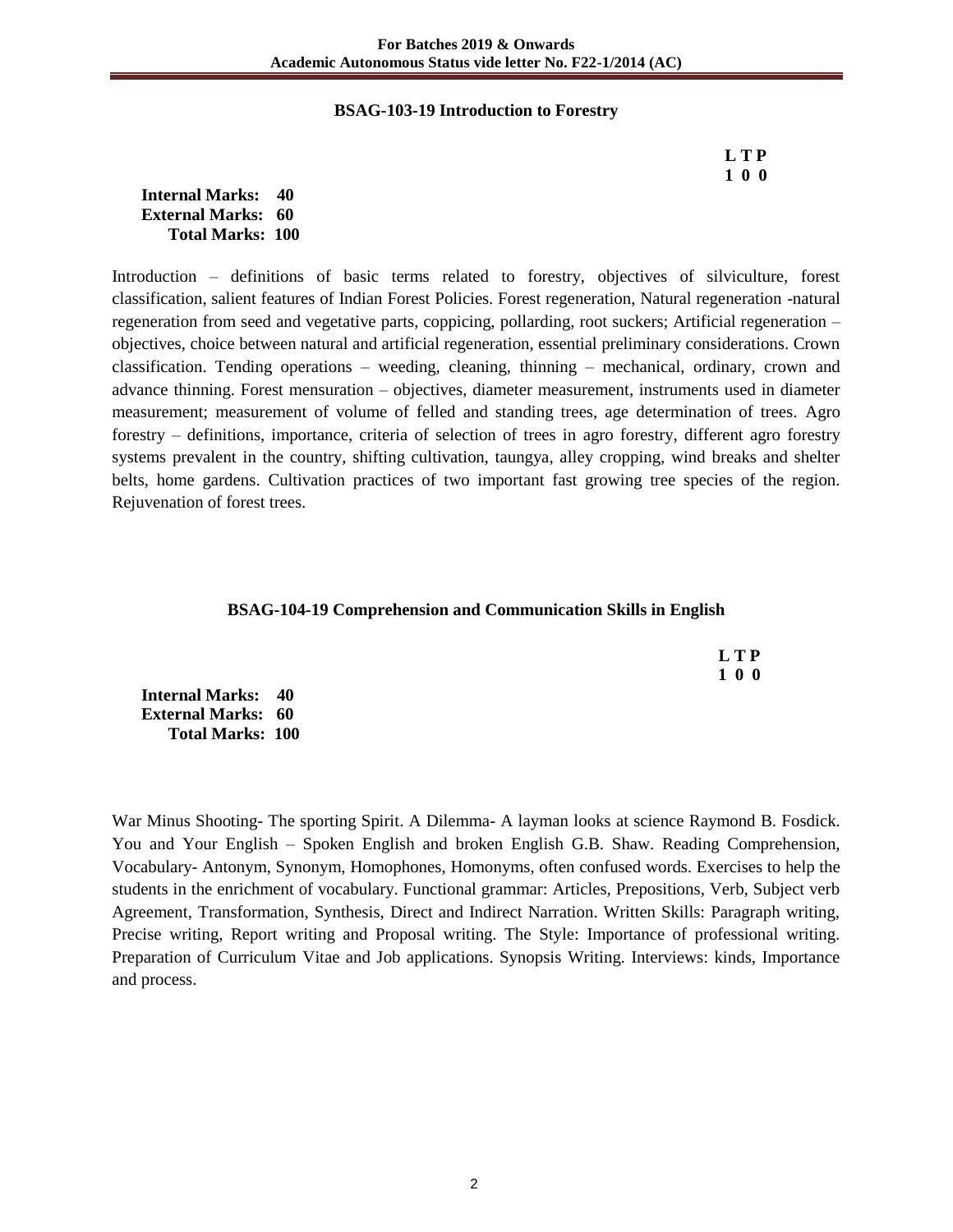#### **BSAG-105-19 Fundamentals of Agronomy**

| L T P |
|-------|
| 200   |

**Internal Marks: 40 External Marks: 60 Total Marks: 100** 

Agronomy and its scope, seeds and sowing, tillage and tilth, crop density and geometry, Crop nutrition, manures and fertilizers, nutrient use efficiency, water resources, soil-plant-water relationship, crop water requirement, water use efficiency, irrigation- scheduling criteria and methods, quality of irrigation water and its measurement. Weeds- importance, classification, crop-weed competition, concepts of weed management; principles and methods, allelopathy. Growth and development of crops, factors affecting growth and development, plant ideotypes, crop rotation and its principles, adaptation and distribution of crops, harvesting and threshing of crops.

#### **BSAG-106-19(A) Introductory Biology**

|                           | L T P      |
|---------------------------|------------|
|                           | <b>200</b> |
| <b>Internal Marks: 40</b> |            |
| <b>External Marks: 60</b> |            |
| <b>Total Marks: 100</b>   |            |

Introduction to the living world, diversity and characteristics of life, origin of life, Evolution and Eugenics. Binomial nomenclature and classification Cell and cell division. Morphology of flowing plants. Seed and seed germination. Plant systematic- viz; Brassicaceae, Fabaceae and Poaceae. Role of animals in agriculture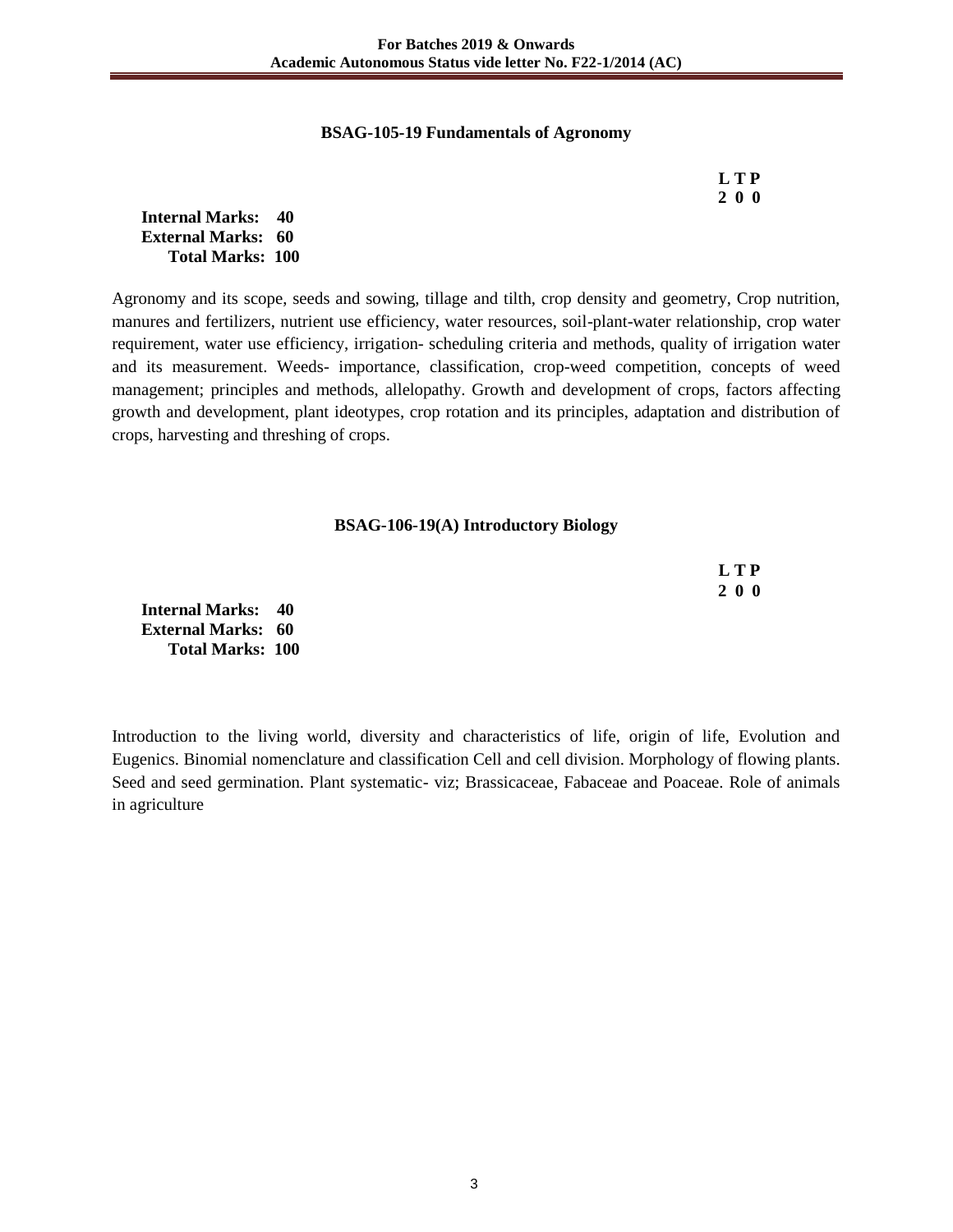#### **BSAG-106-19(B) Elementary Mathematics**

**Internal Marks: 40 External Marks: 60 Total Marks: 100** 

Straight lines: Distance formula, section formula (internal and external division), Change of axes (only origin changed), Equation of co-ordinate axes, Equation of lines parallel to axes, Slope-intercept form of equation of line, Slope-point form of equation of line, Two point form of equation of line, Intercept form of equation of line, Normal form of equation of line, General form of equation of line, Point of intersection of two st. lines, Angles between two st. lines, Parallel lines, Perpendicular lines, Angle of bisectors between two lines, Area of triangle and quadrilateral. Circle: Equation of circle whose centre and radius is known, General equation of a circle, Equation of circle passing through three given points, Equation of circle whose diameters is line joining two points  $(x1, y1)$  &  $(x2, y2)$ , Tangent and Normal to a given circle at given point (Simple problems), Condition of tangency of a line  $y = mx + c$  to the given circle  $x^2 + y^2 = a^2$ . Differential Calculus: Definition of function, limit and continuity, Simple problems on limit, Simple problems on continuity, Differentiation of  $xn$ ,  $ex$ ,  $sin x & cos x$  from first principle, Derivatives of sum, difference, product and quotient of two functions, Differentiation of functions of functions (Simple problem based on it),

Integral Calculus: Integration of simple functions, Integration of Product of two functions,

Matrices and Determinants: Definition of Matrices, Addition, Subtraction, Multiplication, Transpose and Inverse up to 3rd order, Properties of determinants up to 3rd order and their evaluation**.** 

## **BSAG-107-19 Agricultural Heritage**

 **L T P 1 0 0**

**Internal Marks: 40 External Marks: 60 Total Marks: 100** 

Introduction of Indian agricultural heritage; Ancient agricultural practices, Relevance of heritage to present day agriculture; Past and present status of agriculture and farmers in society; Journey of Indian agriculture and its development from past to modern era; Plant production and protection through indigenous traditional knowledge; Crop voyage in India and world; Agriculture scope; Importance of agriculture and agricultural resources available in India; National agriculture setup in India; Current scenario of Indian agriculture; Indian agricultural concerns and future prospects.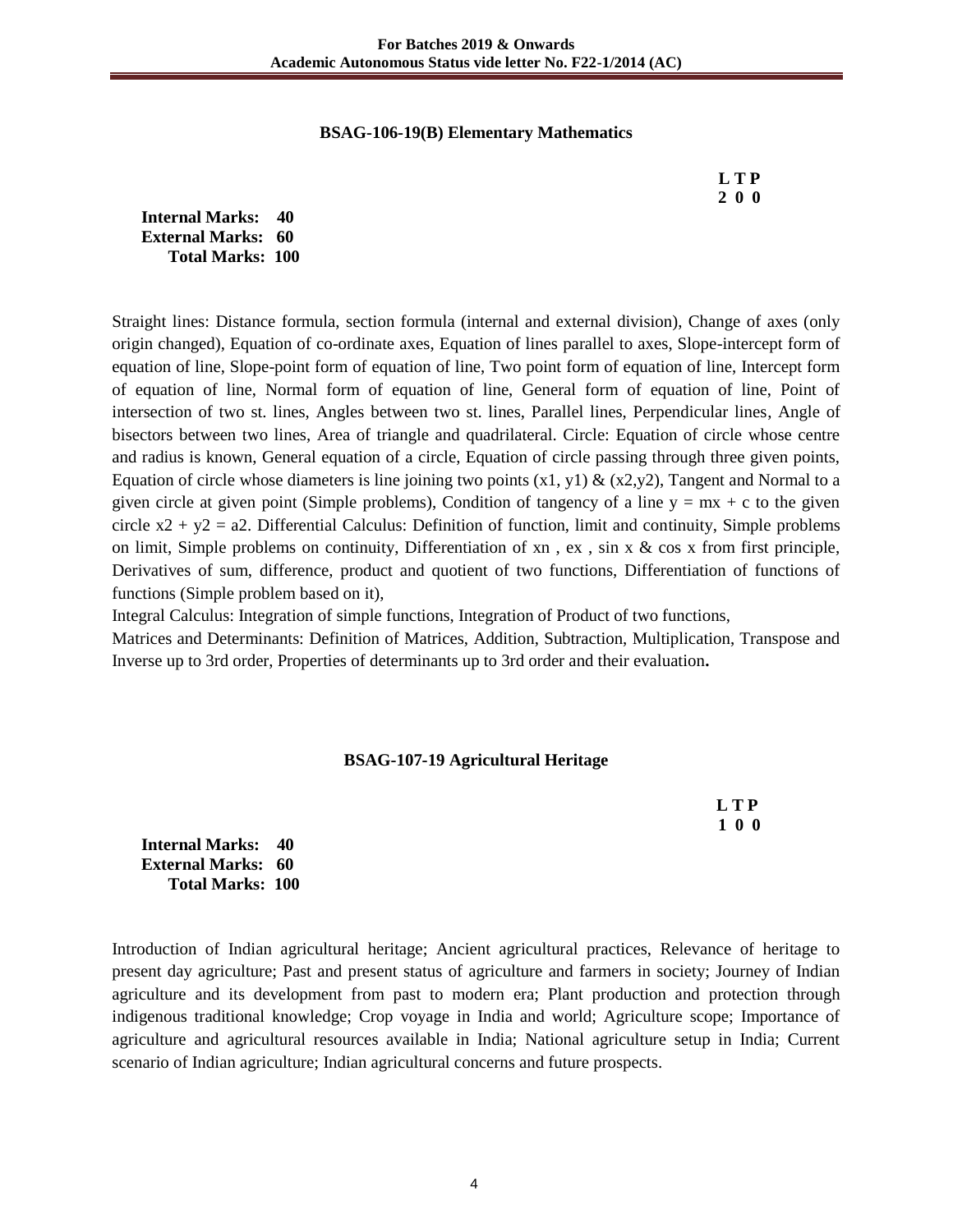#### **BSAG-108-19 Rural Sociology & Educational Psychology**

 **L T P 1 0 0**

**Internal Marks: 40 External Marks: 60 Total Marks: 100** 

Sociology and Rural sociology: Definition and scope, its significance in agriculture extension, Social Ecology, Rural society, Social Groups, Social Stratification, Culture concept, Social Institution, Social Change & Development. Educational psychology: Meaning & its importance in agriculture extension. Behavior: Cognitive, affective, psychomotor domain, Personality, Learning, Motivation, Theories of Motivation, Intelligence.

#### **BSAG-109-19 Human Value and Ethics**

 **L T P 1 0 0**

#### **Satisfactory / Unsatisfactory**

Values and Ethics-An Introduction. Goal and Mission of Life. Vision of Life. Principles and Philosophy. Self Exploration. Self Awareness. Self Satisfaction. Decision Making. Motivation. Sensitivity. Success. Selfless Service. Case Study of Ethical Lives. Positive Spirit. Body, Mind and Soul. Attachment and Detachment. Spirituality Quotient. Examination.

#### **BSAG-110-19 Fundamentals of Horticulture (Practical)**

|  | LTP         |
|--|-------------|
|  | $0 \t0 \t2$ |

**Internal Marks: 20 External Marks: 30 Total Marks: 50** 

Identification of garden tools. Identification of horticultural crops. Preparation of seed bed/ nursery bed. Practice of sexual and asexual methods of propagation including micro-propagation. Layout and planting of orchard. Training and pruning of fruit trees. Preparation of potting mixture. Fertilizer application in different crops. Visits to commercial nurseries/orchard.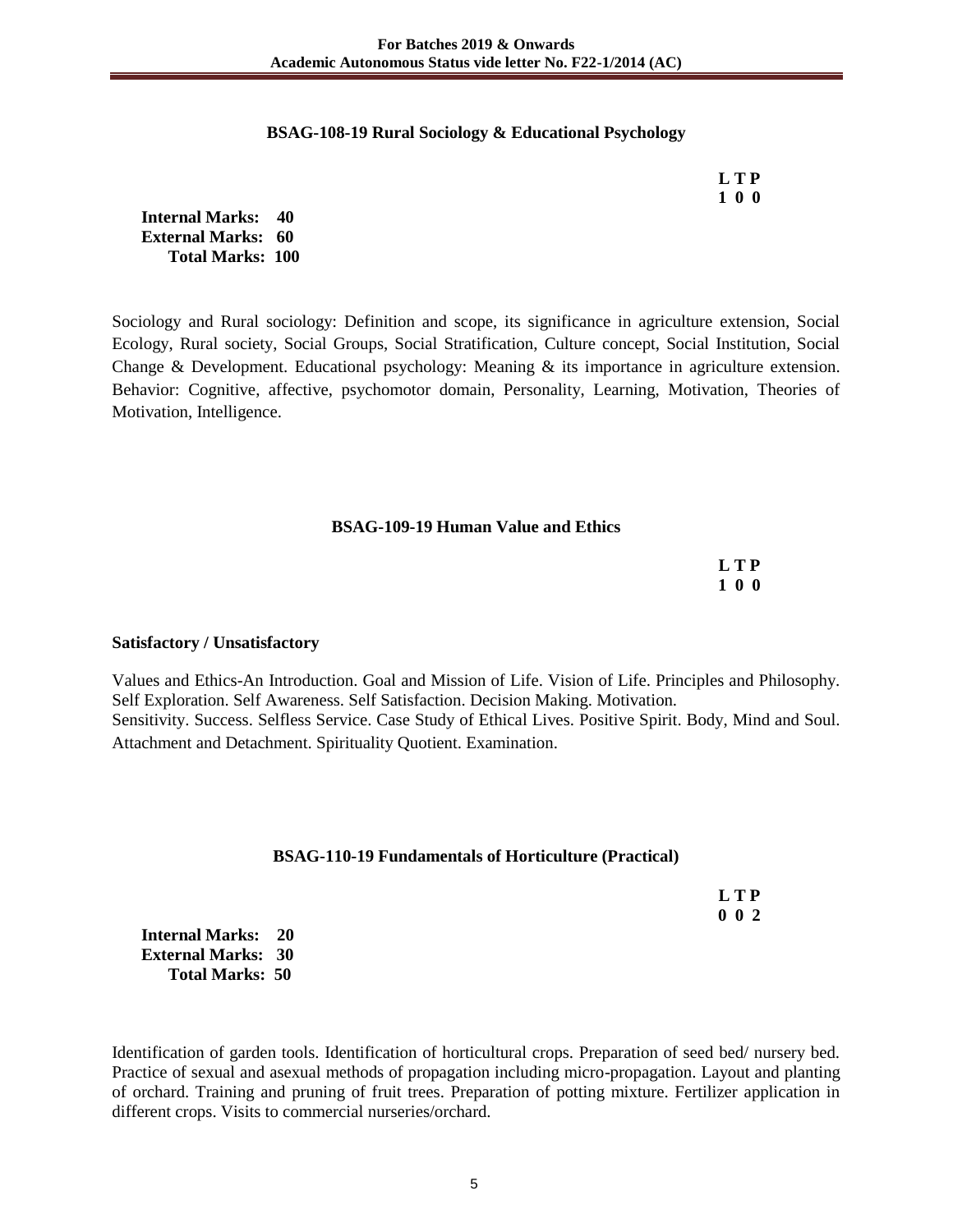#### **BSAG-111-19 Fundamentals of Soil Science (Practical)**

 **L T P 0 0 2**

**Internal Marks: 20 External Marks: 30 Total Marks: 50** 

Study of soil profile in field, Study of soil sampling tools, collection of representative soil sample, its processing and storage, Study of soil forming rocks and minerals, Determination of soil density, moisture content and porosity, Determination of soil texture by feel and Bouyoucos Methods, Studies of capillary rise phenomenon of water in soil column and water movement in soil, Determination of soil pH and electrical conductivity, Determination of cation exchange capacity of soil, Study of soil map, Determination of soil colour, Demonstration of heat transfer in soil, Estimation of organic matter content of soil.

#### **BSAG-112-19 Introduction to Forestry (Practical)**

| LTP         |
|-------------|
| $0\;\;0\;2$ |

**Internal Marks: 20 External Marks: 30 Total Marks: 50** 

Identification of tree-species. Diameter measurements using calipers and tape, diameter measurements of forked, buttressed, fluted and leaning trees. Height measurement of standing trees by shadow method, single pole method and hypsometer. Volume measurement of logs using various formulae, age determination of trees, Nursery lay out, seed sowing, vegetative propagation techniques. Forest plantations and their management. Visits of nearby forest based industries

#### **BSAG-113-19 Comprehension and Communication Skills in English (Practical)**

| <b>LTP</b> |
|------------|
| 002        |

**Internal Marks: 20 External Marks: 30 Total Marks: 50** 

Listening Comprehension: Listening to short talks lectures, speeches (scientific, commercial and general in nature). Oral Communication: Phonetics, stress and intonation, Conversation practice. Conversation: rate of speech, clarity of voice, speaking and Listening, politeness & Reading skills: reading dialogues, rapid reading, intensive reading, improving reading skills. Mock Interviews: testing initiative, team spirit, leadership, intellectual ability. Group Discussions and extempore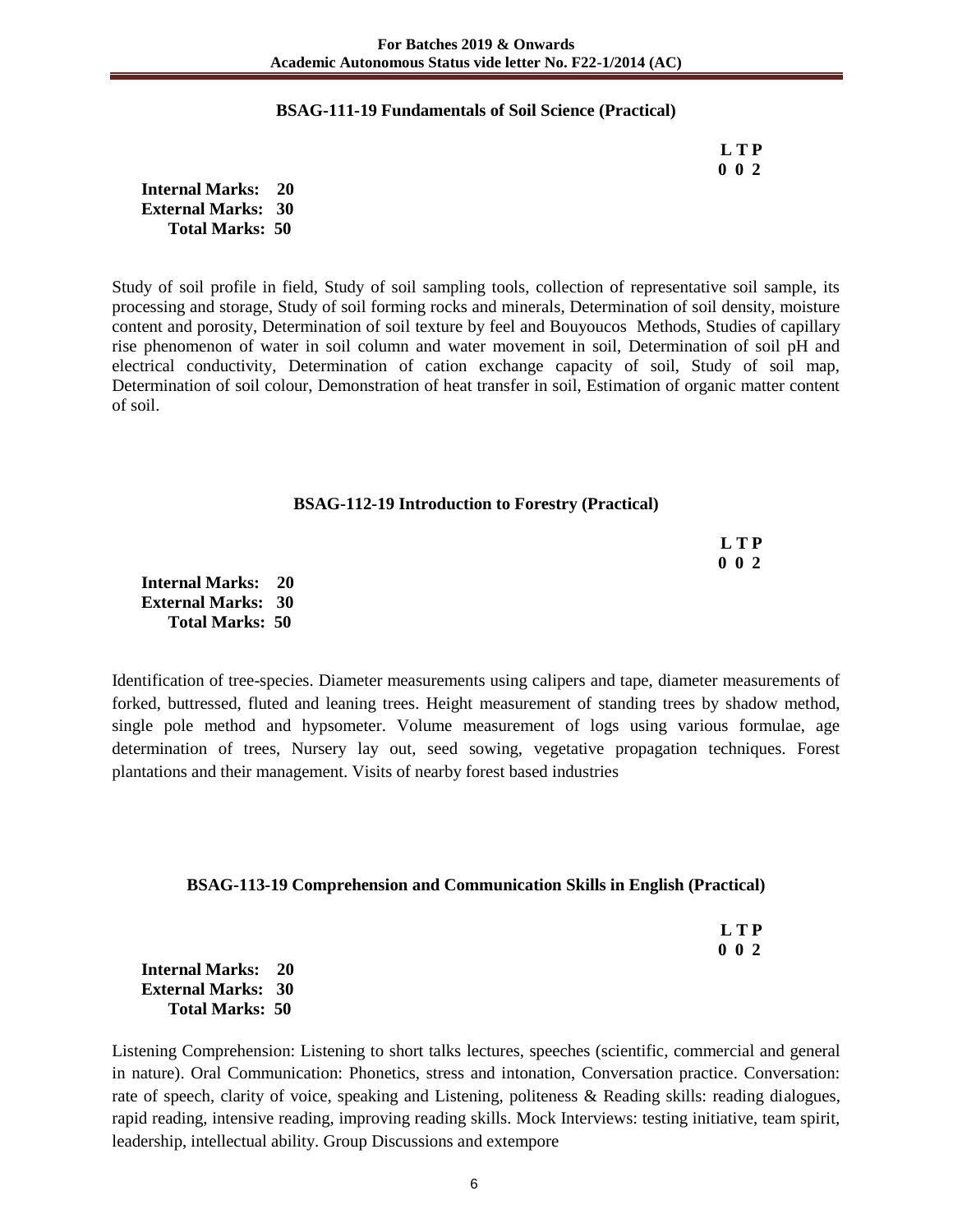#### **BSAG-114-19 Fundamentals of Agronomy (Practical)**

| <b>LTP</b> |
|------------|
| $0\;0\;2$  |

**Internal Marks: 20 External Marks: 30 Total Marks: 50** 

Identification of crops, seeds, fertilizers, pesticides and tillage implements, study of agro-climatic zones of India, Identification of weeds in crops, Methods of herbicide and fertilizer application, Study of yield attributing characters and yield estimation, Seed germination and viability test, Numerical exercises on fertilizer requirement, plant population, herbicides and water requirement, Use of tillage implementsreversible plough, one way plough, harrow, leveler, seed drill, Study of soil moisture measuring devices, Measurement of field capacity, bulk density and infiltration rate, Measurement of irrigation water.

#### **BSAG-115-19 Introductory Biology (Practical)**

|               | <b>LTP</b>  |
|---------------|-------------|
|               | $0\;\;0\;2$ |
| al Marks: 20  |             |
| al Marko - 20 |             |

**Internal M External Marks: 30 Total Marks: 50** 

Morphology of flowering plants – root, stem and leaf and their modifications. Inflorence, flower and fruits. Cell, tissues & cell division. Internal structure of root, stem and leaf. Study of specimens and slides. Description of plants - Brassicaceae, Fabaceae and Poaceae.

#### **BSAG-116-19 NSS / NCC / Physical Education and Yoga Practices**

 **L T P 0 0 2**

#### **Satisfactory / Unsatisfactory**

1. Teaching of skills of Football/basketball/kabaddi/badminton/table tennis/yoga – demonstration, practice of the skills, correction, involvement in game situation, teaching of rules of the game (For girls teaching of Tennikoit)

- 2. Teaching Meaning, Scope and importance of Physical Education
- 3. Teaching Definition, Type of Tournaments
- 4. Teaching Physical Fitness and Health Education
- 5. Construction and laying out of the track and field (\*The girls will have Tennikoit and Throw Ball).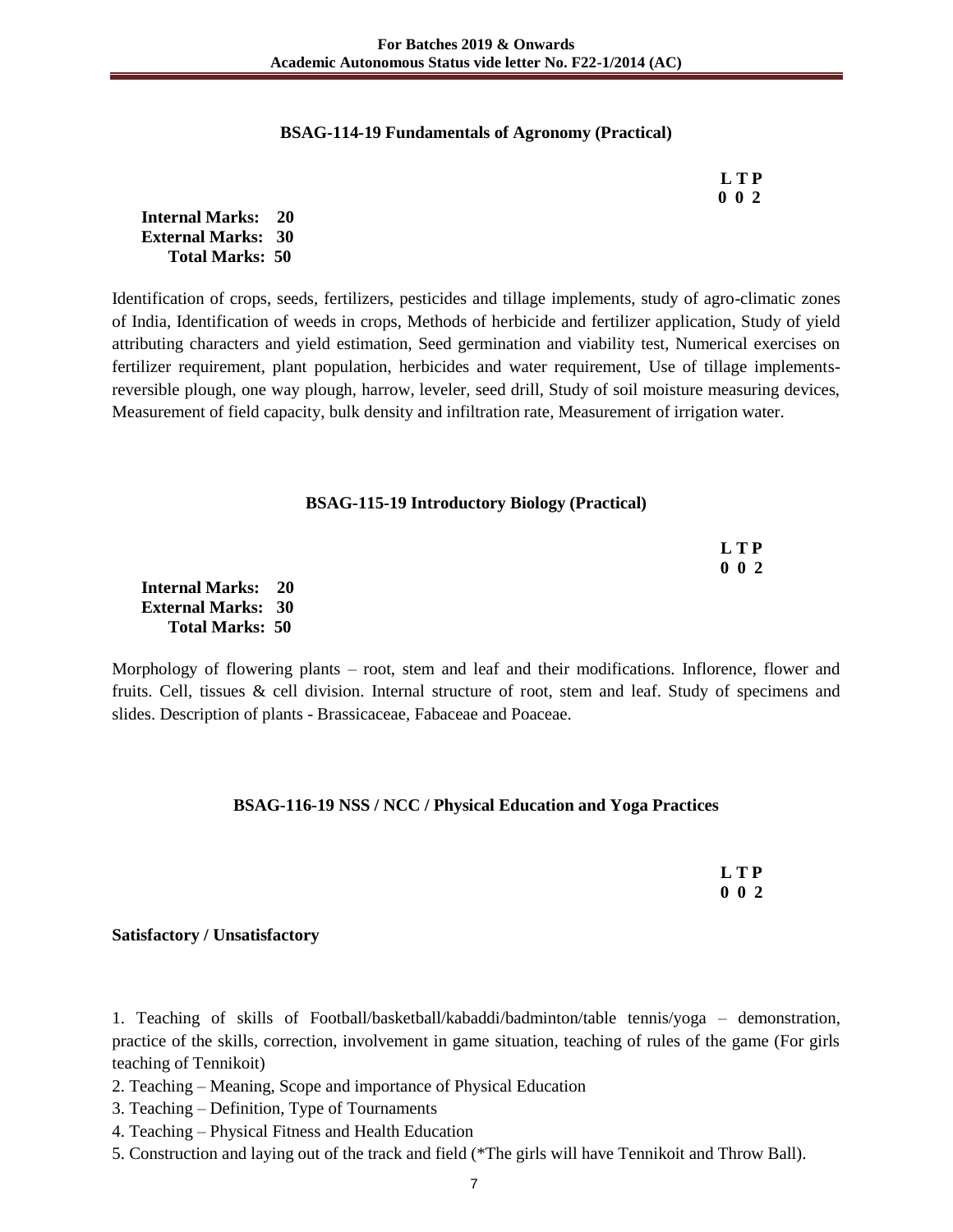## **BSAG201-19 Fundamentals of Genetics**

| L T P |
|-------|
| 200   |

**Internal Marks: 40 External Marks: 60 Total Marks: 100** 

**Total Marks: 100** 

Pre and Post Mendelian concepts of heredity, Mendelian principles of heredity. Architecture of chromosome; chromonemata, chromosome matrix, chromomeres, centromere, secondary constriction and telomere; special types of chromosomes. Chromosomal theory of inheritance- cell cycle and cell division- mitosis and meiosis. Probability and Chi-square. Dominance relationships, Epistatic interactions with example.

Multiple alleles, pleiotropism and pseudoalleles, Sex determination and sex linkage, sex limited and sex influenced traits, Blood group genetics, Linkage and its estimation, crossing over mechanisms, chromosome mapping. Structural and numerical variations in chromosome and their implications, Use of haploids, dihaploids and doubled haploids in Genetics. Mutation, classification, Methods of inducing mutations & CIB technique, mutagenic agents and induction of mutation. Qualitative & Quantitative traits, Polygenes and continuous variations, multiple factor hypothesis, Cytoplasmic inheritance. Genetic disorders. Nature, structure & replication of genetic material. Protein synthesis, Transcription and translational mechanism of genetic material, Gene concept: Gene structure, function and regulation, Lac and Trp operons.

## **BSAG202-19 Agricultural Microbiology**

|                              | L T P |
|------------------------------|-------|
|                              | 100   |
| <b>Internal Marks: 40</b>    |       |
| <b>External Marks:    60</b> |       |

Introduction. Microbial world: Prokaryotic and eukaryotic microbes. Bacteria: cell structure, chemoautotrophy, photo autotrophy, growth. Bacterial genetics: Genetic recombination transformation, conjugation and transduction, plasmids, transposon.

Role of microbes in soil fertility and crop production: Carbon, Nitrogen, Phosphorus and Sulphur cycles. Biological nitrogen fixation- symbiotic, associative and asymbiotic. Azolla, blue green algae and mycorrhiza. Rhizosphere and phyllosphere. Microbes in human welfare: silage production, biofertilizers, biopesticides, biofuel production and biodegradation of agro-waste.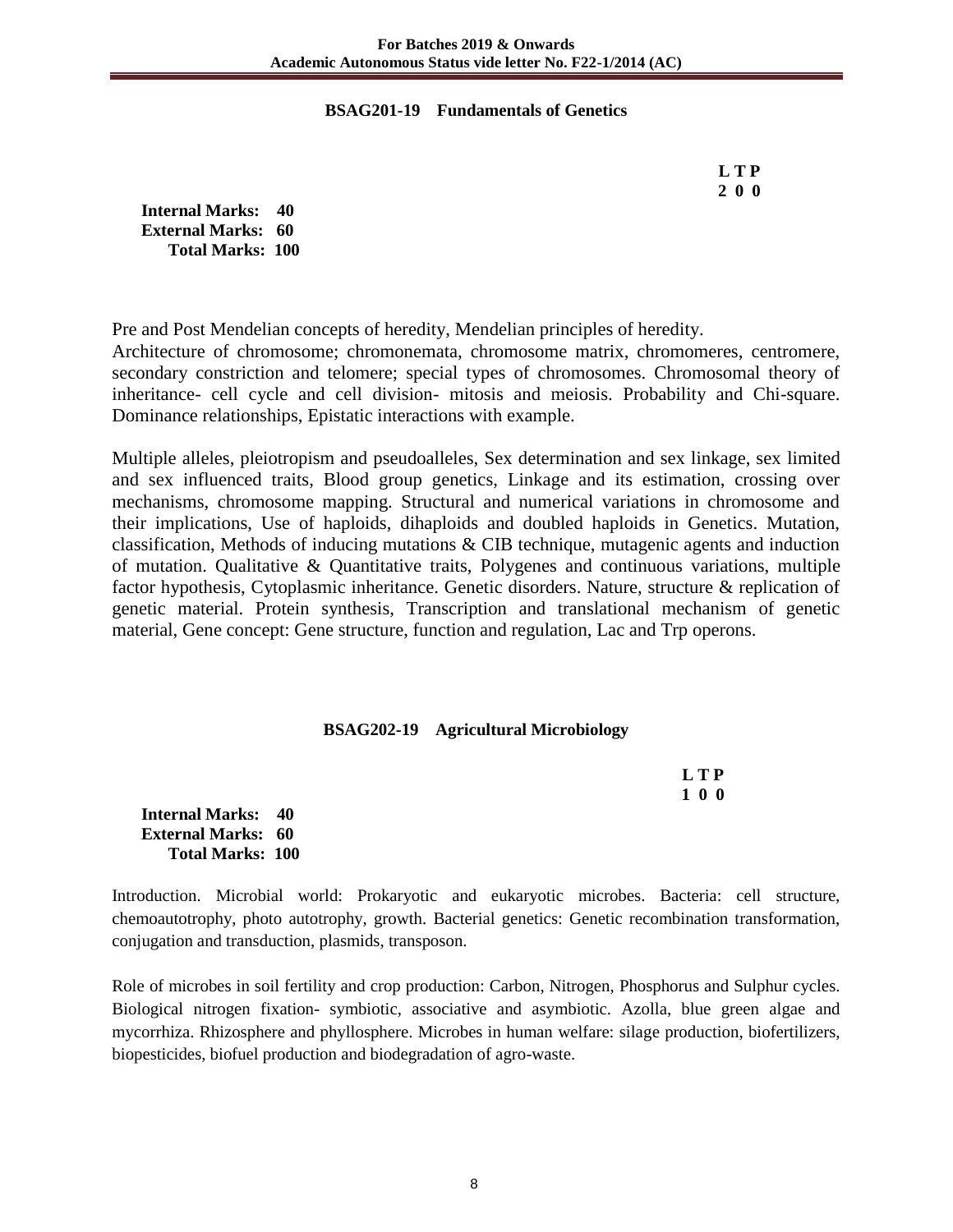#### **BSAG203-19 Soil and Water Conservation Engineering**

| LTP |
|-----|
| 100 |

**Internal Marks: 40 External Marks: 60 Total Marks: 100** 

Introduction to Soil and Water Conservation, causes of soil erosion. Definition and agents of soil erosion, water erosion: Forms of water erosion. Gully classification and control measures. Soil loss estimation by universal Loss Soil Equation. Soil loss measurement techniques. Principles of erosion control: Introduction to contouring, strip cropping. Contour bund. Graded bund and bench terracing. Grassed water ways and their design. Water harvesting and its techniques. Wind erosion: mechanics of wind erosion, types of soil movement. Principles of wind erosion control and its control measures.

#### **BSAG204-19 Fundamentals of Crop Physiology**

|              |  |  |  | <b>LTP</b> |
|--------------|--|--|--|------------|
|              |  |  |  | 100        |
| al Marks: 40 |  |  |  |            |

**Internal Marks: 40 External Marks: 60 Total Marks: 100** 

Introduction to crop physiology and its importance in Agriculture; Plant cell: an Overview; Diffusion and osmosis; Absorption of water, transpiration and Stomatal Physiology; Mineral nutrition of Plants: Functions and deficiency symptoms of nutrients, nutrient uptake mechanisms; Photosynthesis: Light and Dark reactions, C3, C4 and CAM plants; Respiration: Glycolysis, TCA cycle and electron transport chain; Fat Metabolism: Fatty acid synthesis and Breakdown; Plant growth regulators: Physiological roles and agricultural uses, Physiological aspects of growth and development of major crops: Growth analysis, Role of Physiological growth parameters in crop productivity.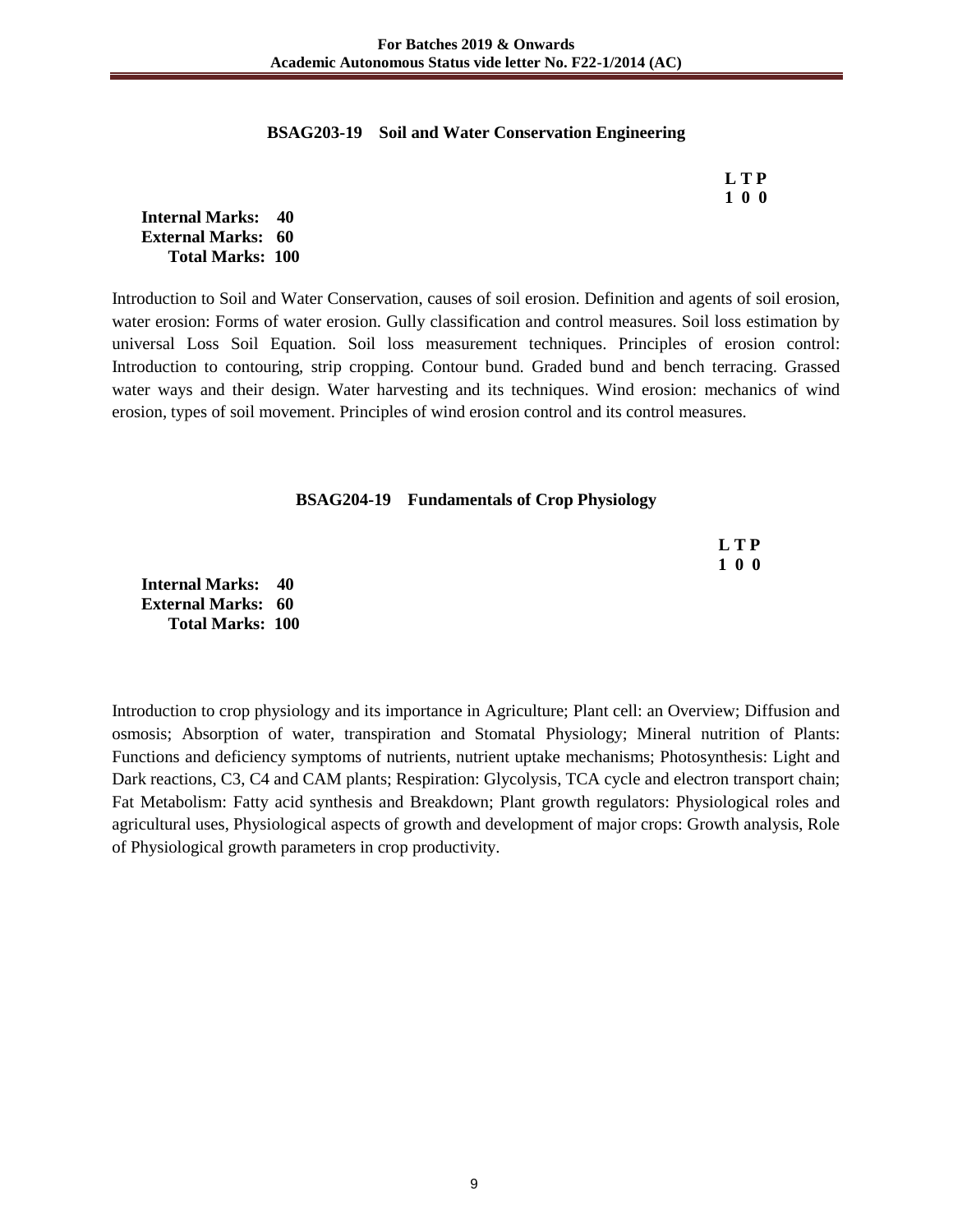#### **BSAG205-19 Fundamentals of Agricultural Economics**

 **L T P 2 0 0**

**Internal Marks: 40 External Marks: 60 Total Marks: 100** 

Economics: Meaning, scope and subject matter, definitions, activities, approaches to economic analysis; micro and macro economics, positive and normative analysis. Nature of economic theory; rationality assumption, concept of equilibrium, economic laws as generalization of human behavior. Basic concepts: Goods and services, desire, want, demand, utility, cost and price, wealth, capital, income and welfare. Agricultural economics: meaning, definition, characteristics of agriculture, importance and its role in economic development. Agricultural planning and development in the country.

Demand: meaning, law of demand, schedule and demand curve, determinants, utility theory; law of diminishing marginal utility, equi-marginal utility principle. Consumer's equilibrium and derivation of demand curve, concept of consumer surplus. Elasticity of demand: concept and measurement of price elasticity, income elasticity and cross elasticity.

Production: process, creation of utility, factors of production, input output relationship. Laws of

returns: Law of variable proportions and law of returns to scale. Cost: concepts, short run and

long run cost curves. Supply: Stock v/s supply, law of supply, schedule, supply curve, determinants of supply, elasticity of supply. Market structure: meaning and types of market, basic features of perfectly competitive and imperfect markets. Price determination under perfect competition; short run and long run equilibrium of firm and industry, shut down and break even points. Distribution theory: meaning, factor market and pricing of factors of production. Concepts of rent, wage, interest and profit.

National income: Meaning and importance, circular flow, concepts of national income accounting and approaches to measurement, difficulties in measurement.

Population: Importance, Malthusian and Optimum population theories, natural and socioeconomic determinants, current policies and programmes on population control. Money: Barter system of exchange and its problems, evolution, meaning and functions of money, classification of money, supply, general price index, inflation and deflation. Banking: Role in modern economy, types of banks, functions of commercial and central bank, credit creation policy.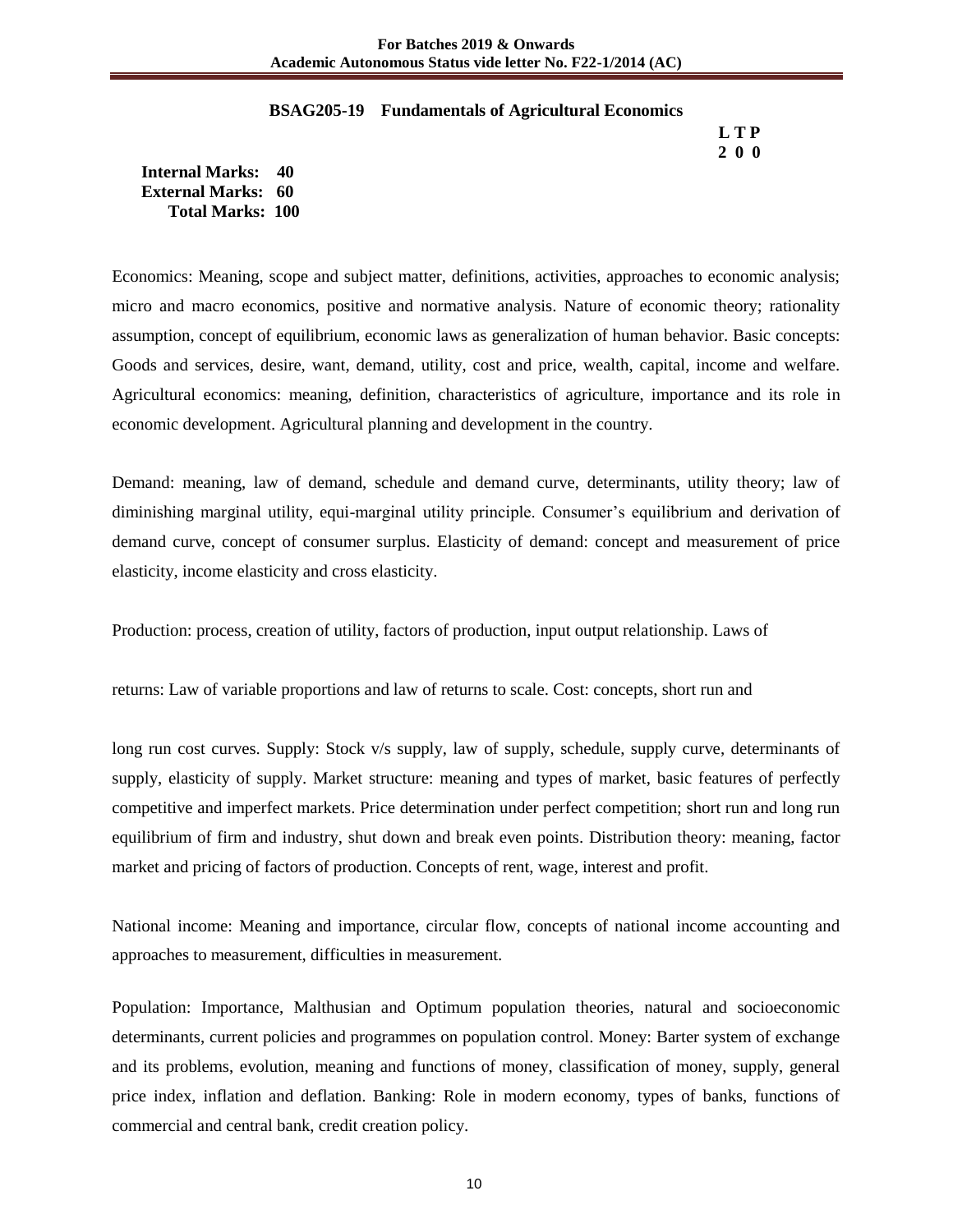## **BSAG206-19 Fundamentals of Plant Pathology**

 **L T P 3 0 0**

**Internal Marks: 40 External Marks: 60 Total Marks: 100** 

Introduction: Importance of plant diseases, scope and objectives of Plant Pathology. History of Plant Pathology with special reference to Indian work. Terms and concepts in Plant Pathology. Pathogenesis. Causes/factors affecting disease development: disease triangle and tetrahedron and classification of plant diseases. Important plant pathogenic organisms, different groups**:** fungi, bacteria, fastidious vesicular bacteria, phytoplasmas, spiroplasmas, viruses, viroids, algae, protozoa, phanerogamic parasites and nematodes with examples of diseases caused by them. Diseases and symptoms due to abiotic causes.

Fungi: general characters, definition of fungus, somatic structures, types of fungal thalli,fungal tissues, modifications of thallus, reproduction (asexual and sexual). Nomenclature, Binomial system of nomenclature, rules of nomenclature, classification of fungi. Key to divisions, subdivisions, orders and classes.

Bacteria and mollicutes: general morphological characters. Basic methods of classification and reproduction.

Viruses: nature, structure, replication and transmission. Study of phanerogamic plant parasites. *Nematodes:* General morphology and reproduction, classification, symptoms and nature of damage caused by plant nematodes (*Heterodera, Meloidogyne*, *Anguina, Radopholus* etc.) Growth and reproduction of plant pathogens. Liberation / dispersal and survival of plant pathogens. Types of parasitism and variability in plant pathogens. Pathogenesis. Role of enzymes, toxins and growth regulators in disease development. Defense mechanism in plants**.** Epidemiology: Factors affecting disease development. Principles and methods of plant disease management. Nature, chemical combination, classification, mode of action and formulations of fungicides and antibiotics.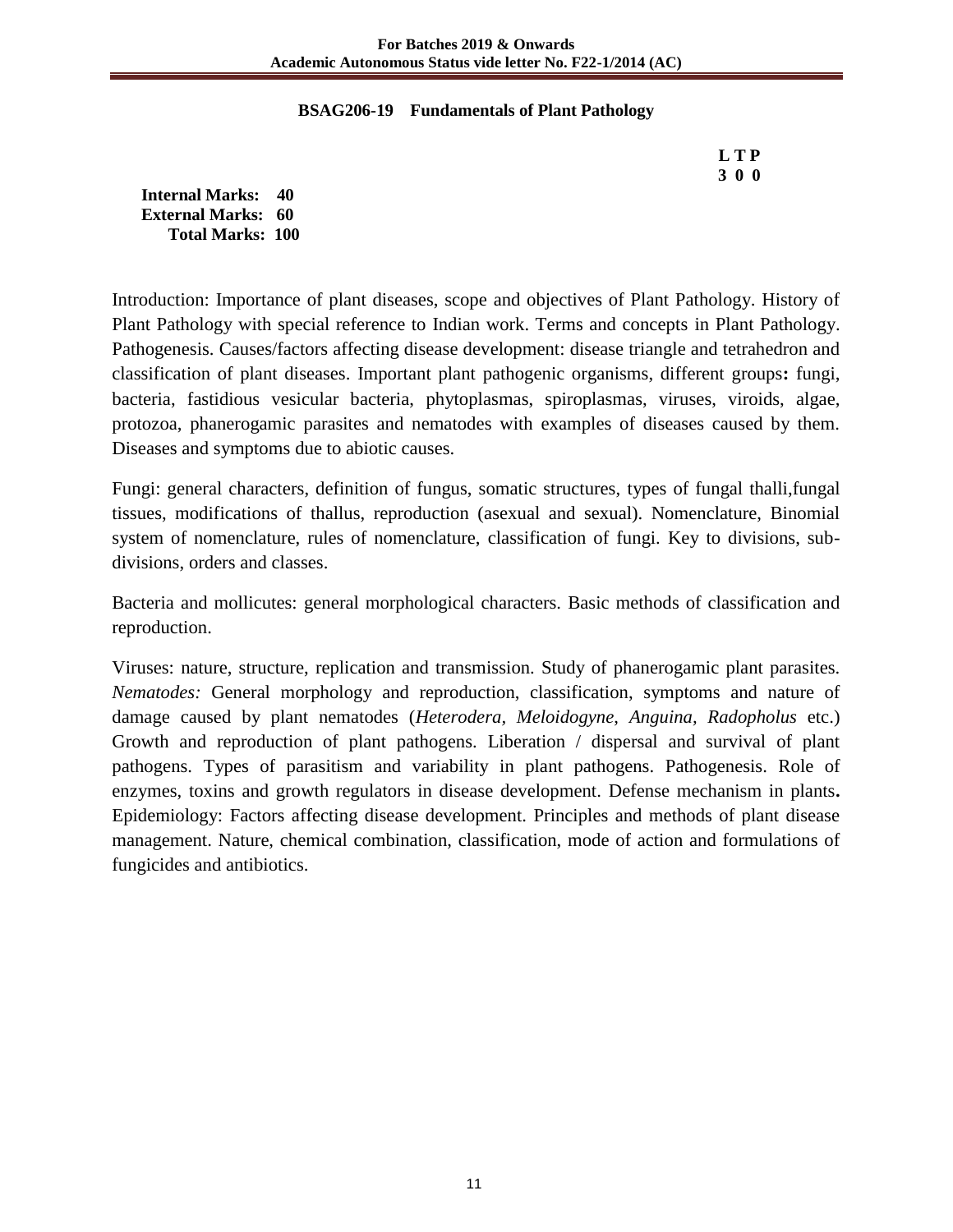## **BSAG207-19 Fundamentals of Entomology**

 **L T P 3 0 0**

**Internal Marks: 40 External Marks: 60 Total Marks: 100** 

History of Entomology in India. Major points related to dominance of Insecta in Animal kingdom. Classification of phylum Arthropoda upto classes. Relationship of class Insecta with other classes of Arthropoda. Morphology: Structure and functions of insect cuticle and molting.

Body segmentation. Structure of Head, thorax and abdomen. Structure and modifications of insect antennae, mouth parts, legs, Wing venation, modifications and wing coupling apparatus. Structure of male and female genital organ. Metamorphosis and diapause in insects. Types of larvae and pupae. Structure and functions of digestive, circulatory, excretory, respiratory, nervous, secretary (Endocrine) and reproductive system, in insects. Types of reproduction in insects. Major sensory organs like simple and compound eyes, chemoreceptor.

Insect Ecology: Introduction, Environment and its components. Effect of abiotic factors– temperature, moisture, humidity, rainfall, light, atmospheric pressure and air currents. Effect of biotic factors – food competition, natural and environmental resistance.

Systematics: Taxonomy –importance, history and development and binomial nomenclature. Definitions of Biotype, Sub-species, Species, Genus, Family and Order. Classification of class Insecta upto Orders, basic groups of present day insects with special emphasis to orders and families of Agricultural importance like Orthoptera: Acrididae, Tettigonidae, Gryllidae, Gryllotalpidae; Dictyoptera: Mantidae, Blattidae; Odonata; Isoptera: Termitidae; Thysanoptera: Thripidae; Hemiptera: Pentatomidae, Coreidae, Cimicidae, Pyrrhocoridae, Lygaeidae, Cicadellidae, Delphacidae, Aphididae, Coccidae, Lophophidae, Aleurodidae, Pseudococcidae; Neuroptera: Chrysopidae; Lepidoptera: Pieridae, Papiloinidae, Noctuidae, Sphingidae, Pyralidae, Gelechiidae, Arctiidae, Saturnidae, Bombycidae; Coleoptera: Coccinellidae, Chrysomelidae, Cerambycidae, Curculionidae, Bruchidae, Scarabaeidae; Hymenoptera: Tenthridinidae, Apidae. Trichogrammatidae, lchneumonidae, Braconidae, Chalcididae; Diptera: Cecidomyiidae, Tachinidae, Agromyziidae, Culicidae,Muscidae, Tephritidae.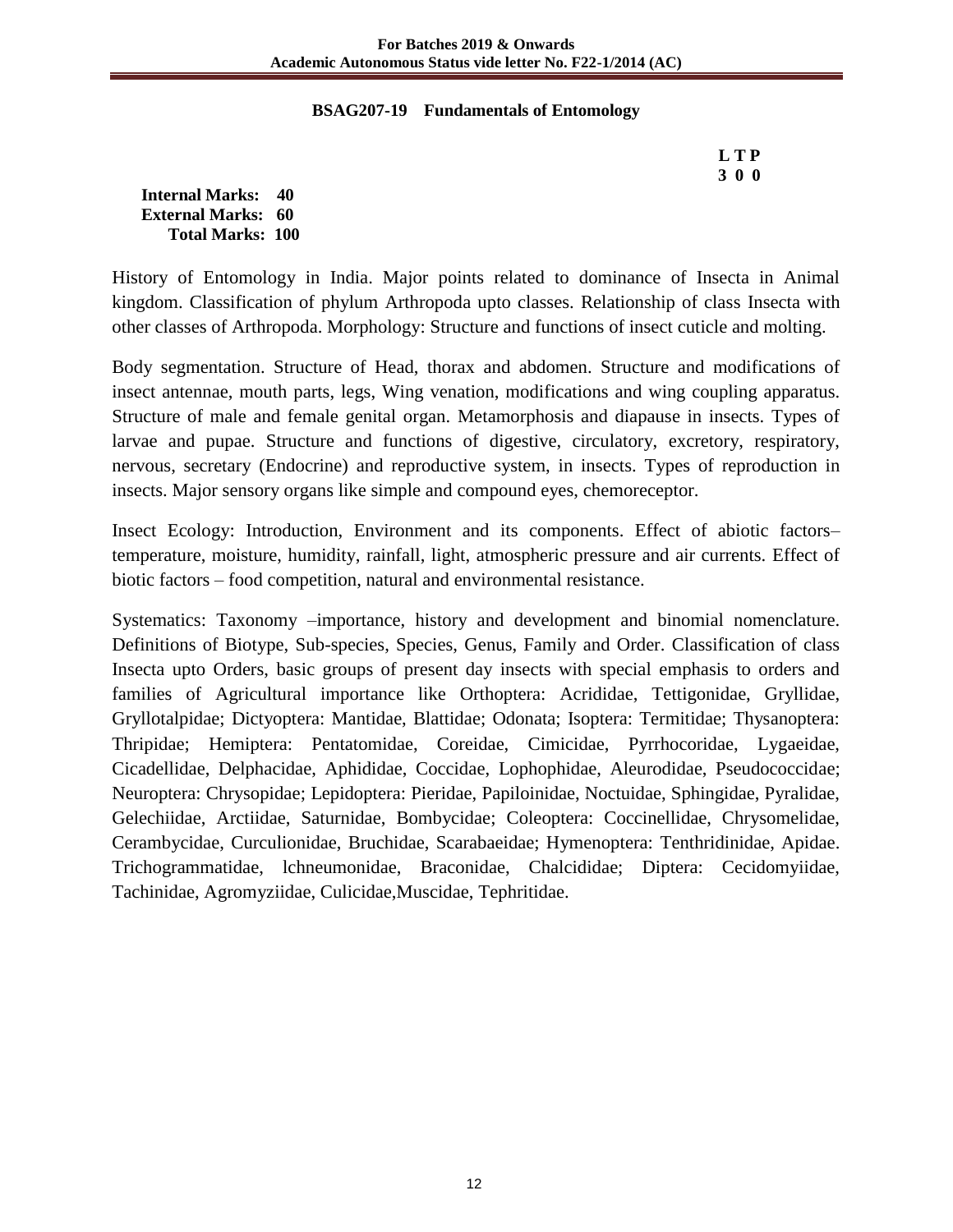## **BSAG208-19 Fundamentals of Agricultural Extension Education**

 **L T P 2 0 0**

**Internal Marks: 40 External Marks: 60 Total Marks: 100** 

Education: Meaning, definition & Types; Extension Education- meaning, definition, scope and process; objectives and principles of Extension Education; Extension Programme planning-Meaning, Process, Principles and Steps in Programme Development. Extension systems in India: extension efforts in pre-independence era (Sriniketan, Marthandam, Firka Development Scheme, Gurgaon Experiment, etc.) and post-independence era (Etawah Pilot Project, Nilokheri Experiment, etc.); various extension/ agriculture development programmes launched by ICAR/Govt. of India (IADP, IAAP, HYVP, KVK, IVLP, ORP, ND,NATP, NAIP, etc.). New trends in agriculture extension: privatization extension, cyber extension/ e-extension, market-led extension, farmer-led extension, expert systems, etc.

Rural Development: concept, meaning, definition; various rural development programmes launched by Govt. of India. Community Dev.-meaning, definition, concept & principles, Philosophy of C.D. Rural Leadership: concept and definition, types of leaders in rural context; extension administration: meaning and concept, principles and functions. Monitoring and evaluation: concept and definition, monitoring and evaluation of extension programmes; transfer of technology: concept and models, capacity building of extension personnel; extension teaching methods: meaning, classification, individual, group and mass contact methods, ICT Applications in TOT (New and Social Media), media mix strategies; communication: meaning and definition; Principles and Functions of Communication, models and barriers to communication. Agriculture journalism; diffusion and adoption of innovation: concept and meaning, process and stages of adoption, adopter categories.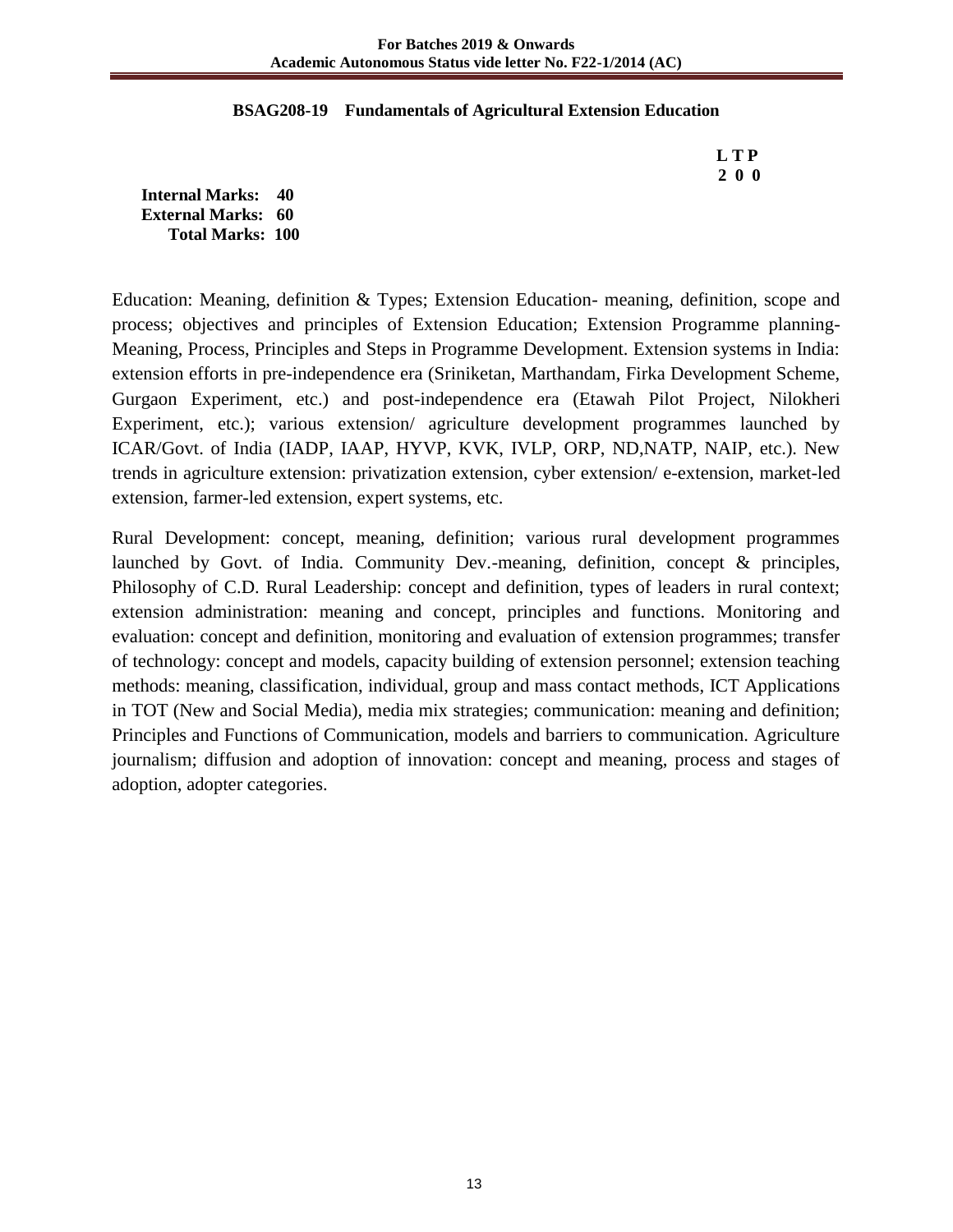## **BSAG209-19 Communication Skills and Personality Development**

| LTP |
|-----|
| 100 |

**Internal Marks: 40 External Marks: 60 Total Marks: 100** 

**Total Marks: 50** 

Communication Skills: Structural and functional grammar; meaning and process of communication, verbal and nonverbal communication; listening and note taking, writing skills, oral presentation skills; field diary and lab record; indexing, footnote and bibliographic procedures.

Reading and comprehension of general and technical articles, precise writing, summarizing, abstracting; individual and group presentations, impromptu presentation, public speaking; Group discussion. Organizing seminars and conferences.

| <b>BSAG210-19</b> Fundamentals of Genetics (Practical) |  |  |  |
|--------------------------------------------------------|--|--|--|
|--------------------------------------------------------|--|--|--|

|                           | <b>LTP</b> |
|---------------------------|------------|
|                           | 002        |
| <b>Internal Marks: 20</b> |            |
| <b>External Marks: 30</b> |            |

Study of microscope. Study of cell structure. Mitosis and Meiosis cell division. Experiments on monohybrid, dihybrid, trihybrid, test cross and back cross, Experiments on epistatic interactions including test cross and back cross, Practice on mitotic and meiotic cell division, Experiments on probability and Chi-square test. Determination of linkage and cross-over analysis (through two point test cross and three point test cross data). Study on sex linked inheritance in Drosophila. Study of models on DNA and RNA structures.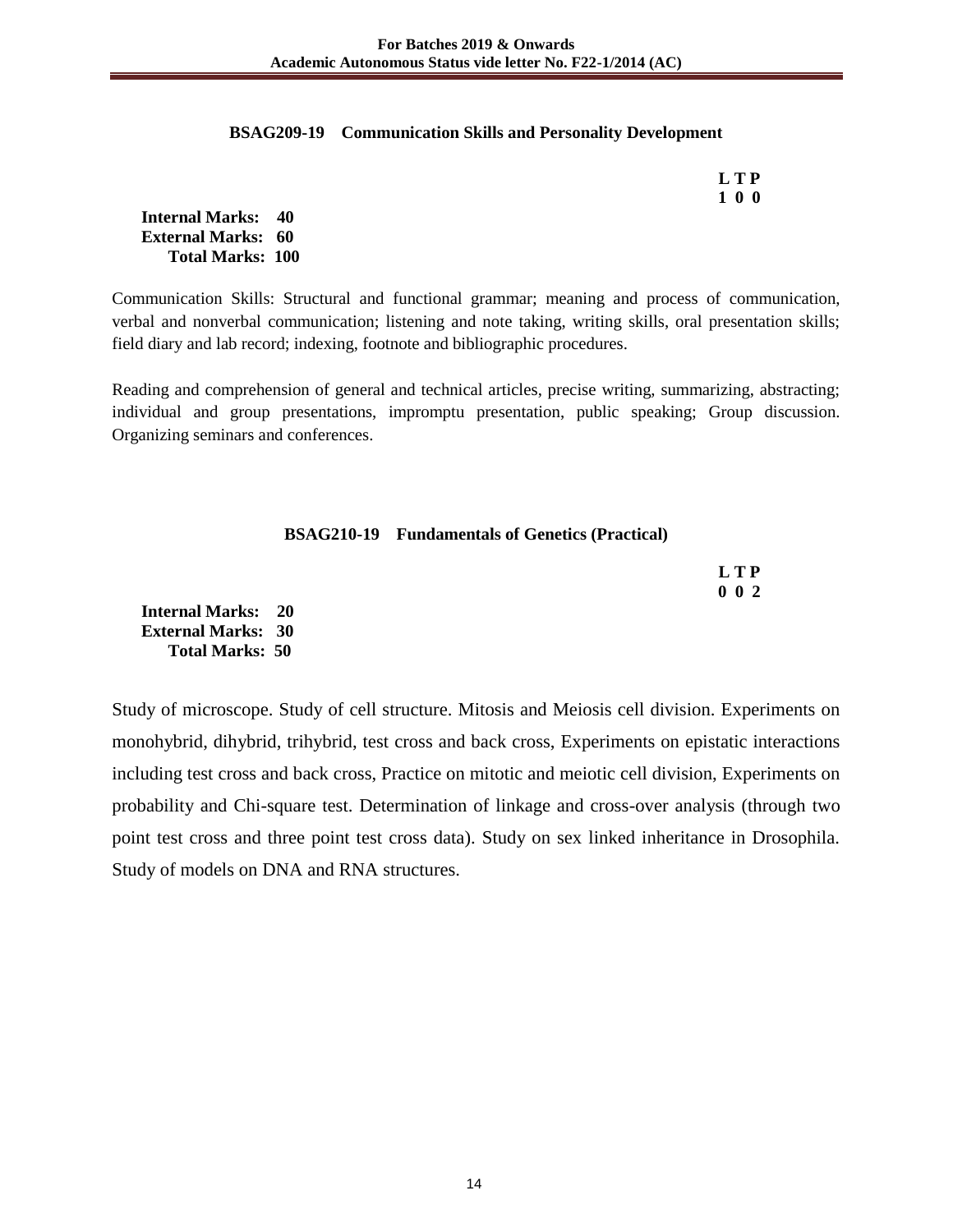## **BSAG211-19 Agricultural Microbiology (Practical)**

 **L T P 0 0 2**

**Internal Marks: 20 External Marks: 30 Total Marks: 50** 

Introduction to microbiology laboratory and its equipments; Microscope- parts, principles of microscopy, resolving power and numerical aperture. Methods of sterilization. Nutritional media and their preparations. Enumeration of microbial population in soil- bacteria, fungi, actinomycetes. Methods of isolation and purification of microbial cultures. Isolation of Rhizobium from legume root nodule. Isolation of Azotobacter from soil. Isolation of Azospirillum from roots. Isolation of BGA. Staining and microscopic examination of microbes.

## **BSAG212-19 Soil and Water Conservation Engineering (Practical)**

|                           | L T P         |
|---------------------------|---------------|
|                           | $0 \t 0 \t 2$ |
| <b>Internal Marks: 20</b> |               |
| <b>External Marks: 30</b> |               |
| <b>Total Marks: 50</b>    |               |

General status of soil conservation in India. Calculation of erosion index. Estimation of soil loss. Measurement of soil loss. Preparation of contour maps. Design of grassed water ways. Design of contour bunds. Design of graded bunds. Design of bench terracing system. Problem on wind erosion.

## **BSAG213-19 Fundamentals of Crop Physiology (Practical)**

 **L T P 0 0 2**

**Internal Marks: 20 External Marks: 30 Total Marks: 50** 

Study of plant cells, structure and distribution of stomata, imbibitions, osmosis, plasmolysis, measurement of root pressure, rate of transpiration, Separation of photosynthetic pigments through paper chromatography, Rate of transpiration, photosynthesis, respiration, tissue test for mineral nutrients, estimation of relative water content, Measurement of photosynthetic CO2 assimilation by Infra Red Gas Analyser (IRGA).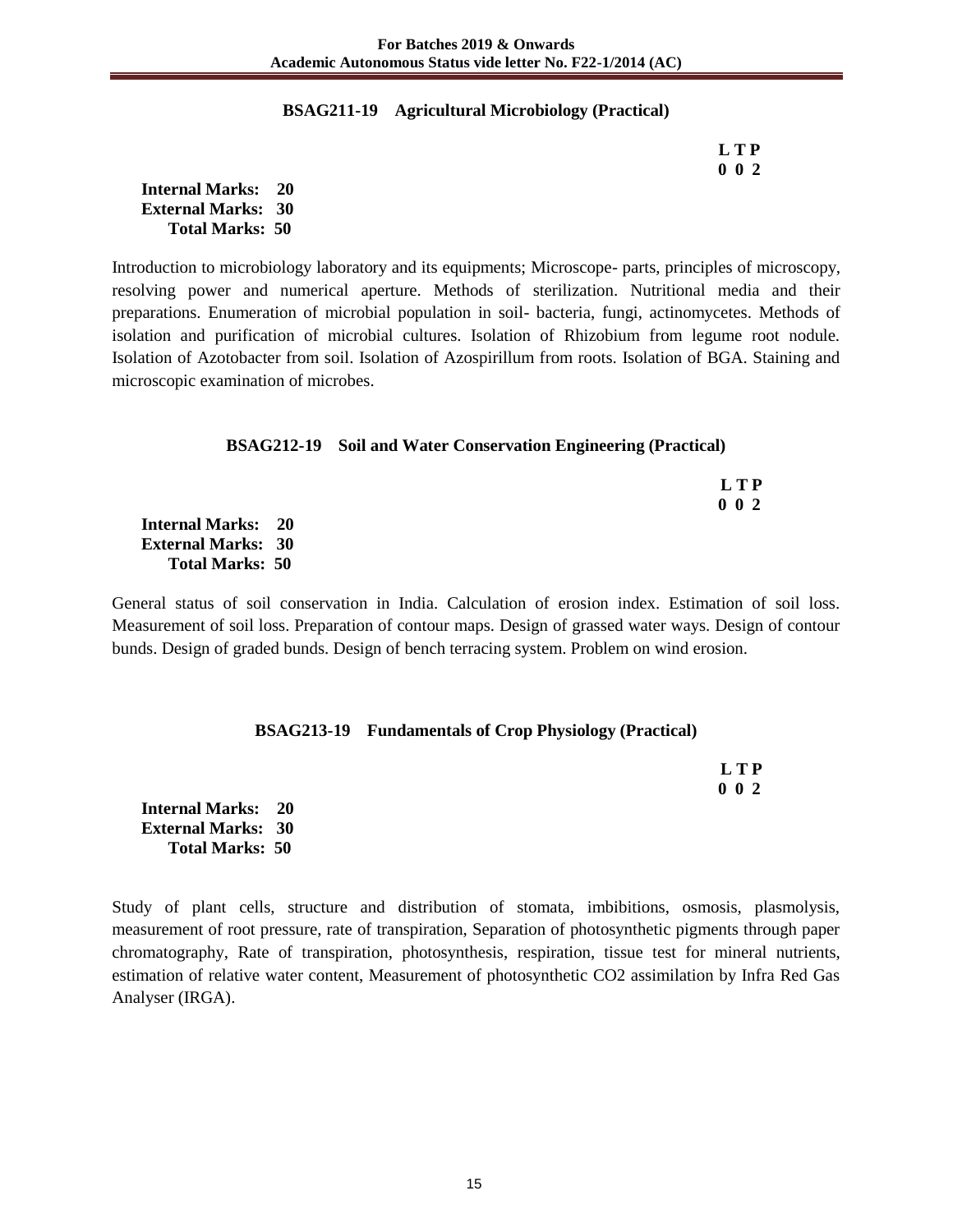## **BSAG214-19 Fundamentals of Plant Pathology (Practical)**

 **L T P 0 0 2**

**Internal Marks: 20 External Marks: 30 Total Marks: 50** 

Acquaintance with various laboratory equipments and microscopy. Collection and preservation of disease specimen. Preparation of media, isolation and Koch's postulates. General study of different structures of fungi. Study of symptoms of various plant diseases. Study of representative fungal genera. Staining and identification of plant pathogenic bacteria. Transmission of plant viruses. Study of phanerogamic plant parasites.

Study of morphological features and identification of plant parasitic nematodes. Sampling and extraction of nematodes from soil and plant material, preparation of nematode mounting.

## **BSAG215-19 Fundamentals of Entomology (Practical)**

| LTP         |
|-------------|
| $0\;\;0\;2$ |

**Internal Marks: 20 External Marks: 30 Total Marks: 50** 

Methods of collection and preservation of insects including immature stages; External features of Grasshopper/Blister beetle; Types of insect antennae, mouthparts and legs; Wing venation, types of wings and wing coupling apparatus. Types of insect larvae and pupae; Dissection of digestive system in insects (Grasshopper); Dissection of male and female reproductive systems in insects (Grasshopper); Study of characters of orders Orthoptera, Dictyoptera, Odonata, Isoptera, Thysanoptera, Hemiptera, Lepidoptera, Neuroptera, Coleoptera, Hymenoptera, Diptera and their families of agricultural importance.